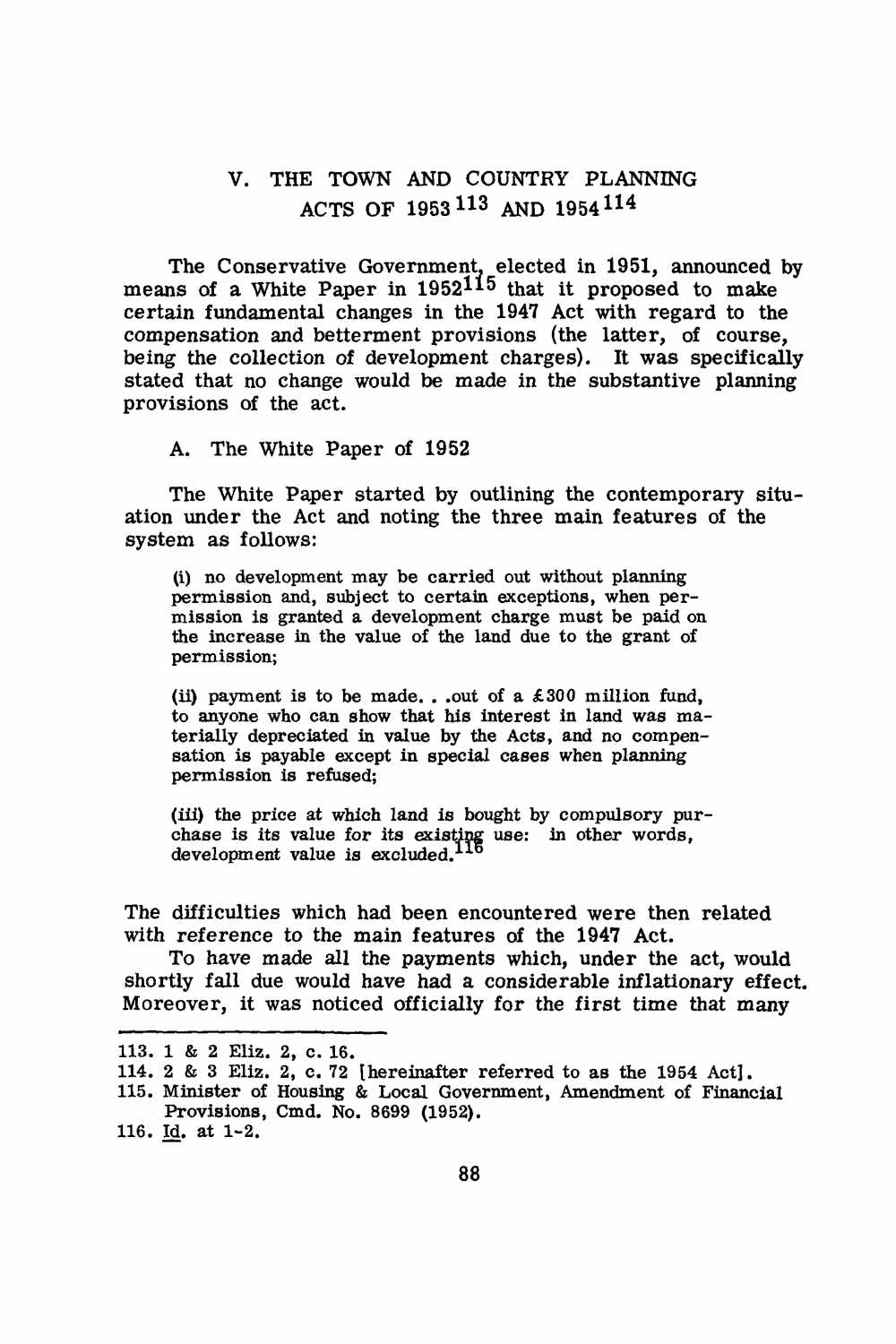persons who had made claims on the fund were not really entitled to compensation at all, either because they had already sold their land at a price which included its development value, or because they had never intended to develop the land in the first place. Finally, the very valid point was made that to pay out all the compensation moneys at once would have made it extremely difficult for any future government to make any substantial changes in the firiancial provisions of the act, however bad**ly** they were working.

#### B. Purchase at Existing Use Value

It was easily ascertainable by 1952 that the legislative aim of creating a free market in which land would be transferred at its existing use value had not been achieved. The fact that owners were unwilling to sell their land at a price which did not include its development value meant that there was less land available for private development and also that when such development did take place, it was at a greatly increased cost. True, the act had given the Central Land Board the power to acquire land compulsorily, at its existing use value, from a landowner who was unwilling to put it on the market at its existing use value. But this procedure was at its best haphazard, and at its worst oppressive.<sup>117</sup>

#### C. Development Charges

''Making every allowance for the teething troubles of a new system, four years' experience of the working of the system has shown that few people really grasp the underlying theory, and that there is, in any event, a wide gap between theory and practice.<sup> $118$ </sup> One might cynically observe that if this concept (namely, that a failure on the part of the people to understand the theory behind a law is a justification for doing away with the law) were applied rigorously, it might well result in the repeal of most legislation. It might well have been true that popular dislike of development charges (among the tiny, but highly organized minority to whom they applied} was the result of bad governmental public relations; but even if everyone had fully understood the mysteries of the planning legislation, can it seriously be doubted that the opposition would have decreased? A

<sup>117.</sup> The procedure was, however, expressly approved by the House of Lords in Fitzwilliam (Earl of) Wentworth Estates Co. v. Minister of Housing & Local Government, [1952] A. C. 362.

<sup>118,</sup> Minister of Housing & Local Government, supra note 115, at 3.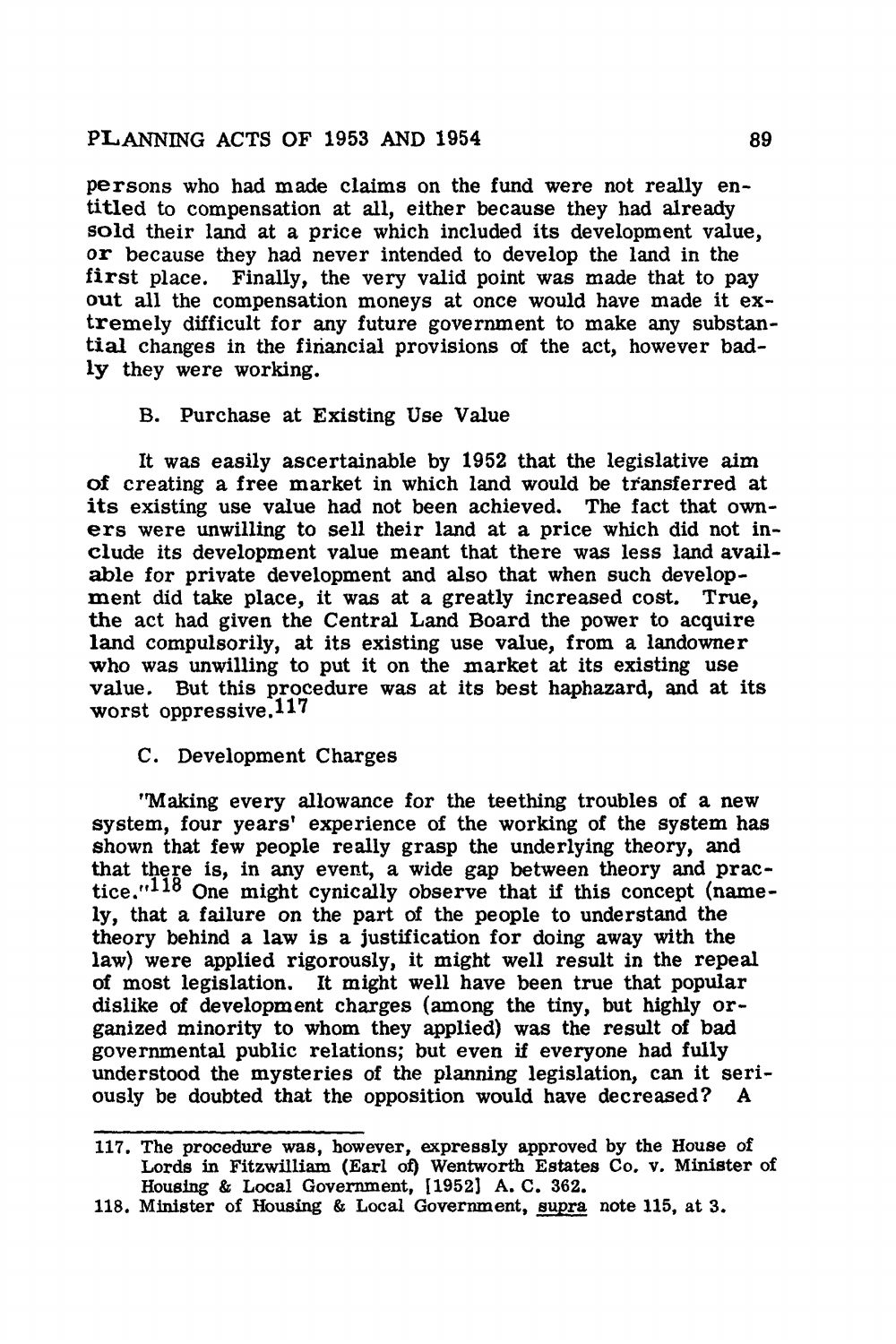much graver criticism made by the White Paper is that the method of assessing the charge did not inspire public confidence. "Those who view development charge as a tax on developmentand they are in the great majority-look for some definite relation between the amount assessed and the cost of the land or of the development; and their failure to find any makes them very critical of the method of assessment."119

Of the truth of this there can hardly be any doubt. The whole substance of the financial provisions of the act depended on the valuation of property. Even so simple a question as the actual value of a piece of property when no hypothetical contingencies have to be borne in mind is a problem which can produce remarkably varying responses from equally well qualified valuers. The job of measuring "existing use value," "restricted value," "unrestricted use value," etc., belong much more to the realm of metaphysics than it does to the realm of bricks and mortar. That the substantial rights of a landowner depend on the exercise of so mystical a function is bound to excite the passions of the landowner. Whether the landowner is entitled to demand a flawless system of valuation is not a question which can be discussed here. What is clear is that the government which passed the 1947 Act considered that the public interest in a period of national emergency was of greater importance than the interest of the landowner in the provision of a system of valuation which was agreeable to him.<sup>120</sup> It is also clear that the government in 1951 was of a contrary view, and, considering that the 1947 Act was in some respects contrary to the legitimate interests of property owners, it proceeded to amend it.

However, finding that no amendment was possible which would leave the theory of the **1947** Act intact, it decided to scrap the whole financial theory of the act. The White Paper proposed to abolish the development charge altogether. Further, claims which had been established upon the  $\leq 300,000,000$  fund were not to be paid out in accordance with the terms of the 1947 Act, but were to be made the basis for planning restrictions. The 1947 Act had not, of course, made any provision for compensation in respect of planning restrictions since it was assumed that adequate compensation for the loss of development value would be made by payments out of the fund.

The effect of abolishing the development charge was to give back to landowners the development value of their land. Since the State has therefore taken nothing from the landowner, he is

<sup>119.</sup> Id. at 5.

<sup>120.</sup> Quaere whether any system of property valuation would at once be acceptable to the landowner and to the government.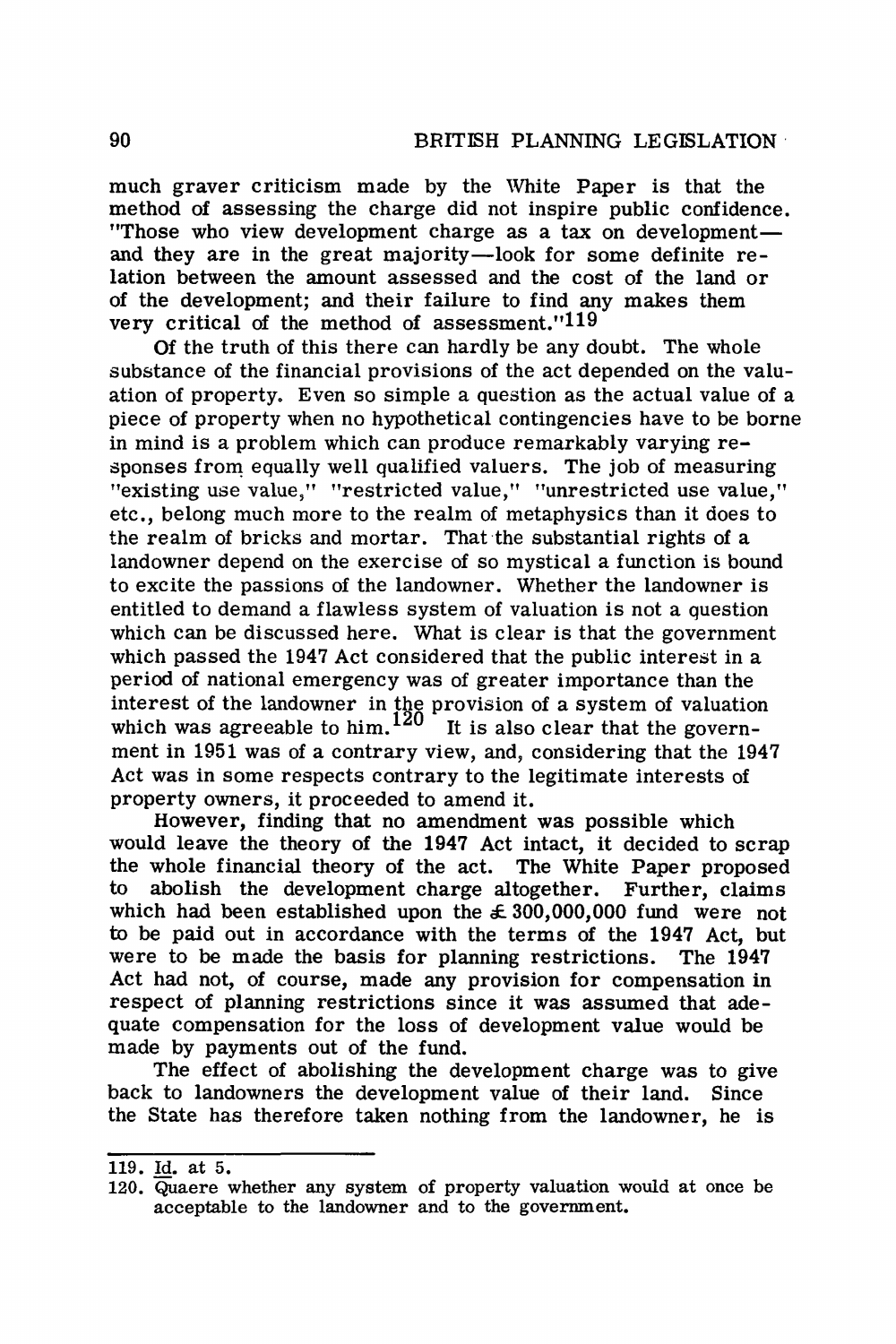not entitled to any compensation unless and until his land becomes subject to planning restrictions. This was precisely the situation which the 1947 Act had tried to avoid because it had been demonstrated by past experience that under such circumstances good planning would be enormously hindered by the inability of local authorities to meet the compensation bills.

However, the government saw that to return to this position would be hopeless. It therefore insisted that although restrictions upon the user of land ought to give rise to compensation, such compensation would be limited to the amount which had been assessed for that property under the 1947 Act for the loss of development value. Naturally, the legislation which embodied the aims set out in the White Paper gave rise to even more complex legislation than the original act. No attempt will be made to analyze it in detail, but the framework of the legislation will be discussed.

### 1. The Abolition of Development Charges

The first measure enacted to implement the proposals of the 1952 White Paper was the Town and Country Planning Act, 1953. In contrast to all other planning legislation, it was brief and to the point. It consisted of just three sections. Section 1 abolished the development charge. Section 2 provided that the distribution of the  $\leq 300,000,000$  fund should not take place according to the provisions of the 1947 Act, but that claims were to be satisfied "in such manner, in such cases, to such an extent, at such times and with such interest as may hereafter be determined by an Act of Parliament passed for that purpose." Section 3 stopped the process whereby the Central Land Board had sought to impose a general pattern of the sale of land between individuals at existing use value by the use of the powers of compulsory acquisition which had been given to the Board. Thus the act cut at the whole structure of the 1947 Act, and it was left to legislation in 1954 to erect a new structure.

### 2. The 1954 Act: A New System of Compensation

Up until 1954 a dual system of compensation-betterment had been maintained. The State (or local authority) paid out money by way of compensation and collected it by way of betterment.<sup>121</sup> Whether these sums of money were adjusted in the haphazard manner which was in operation before 1947, or

<sup>121.</sup> The State alone, of course, collected betterment, but this was returned to local authorities by means of government grants.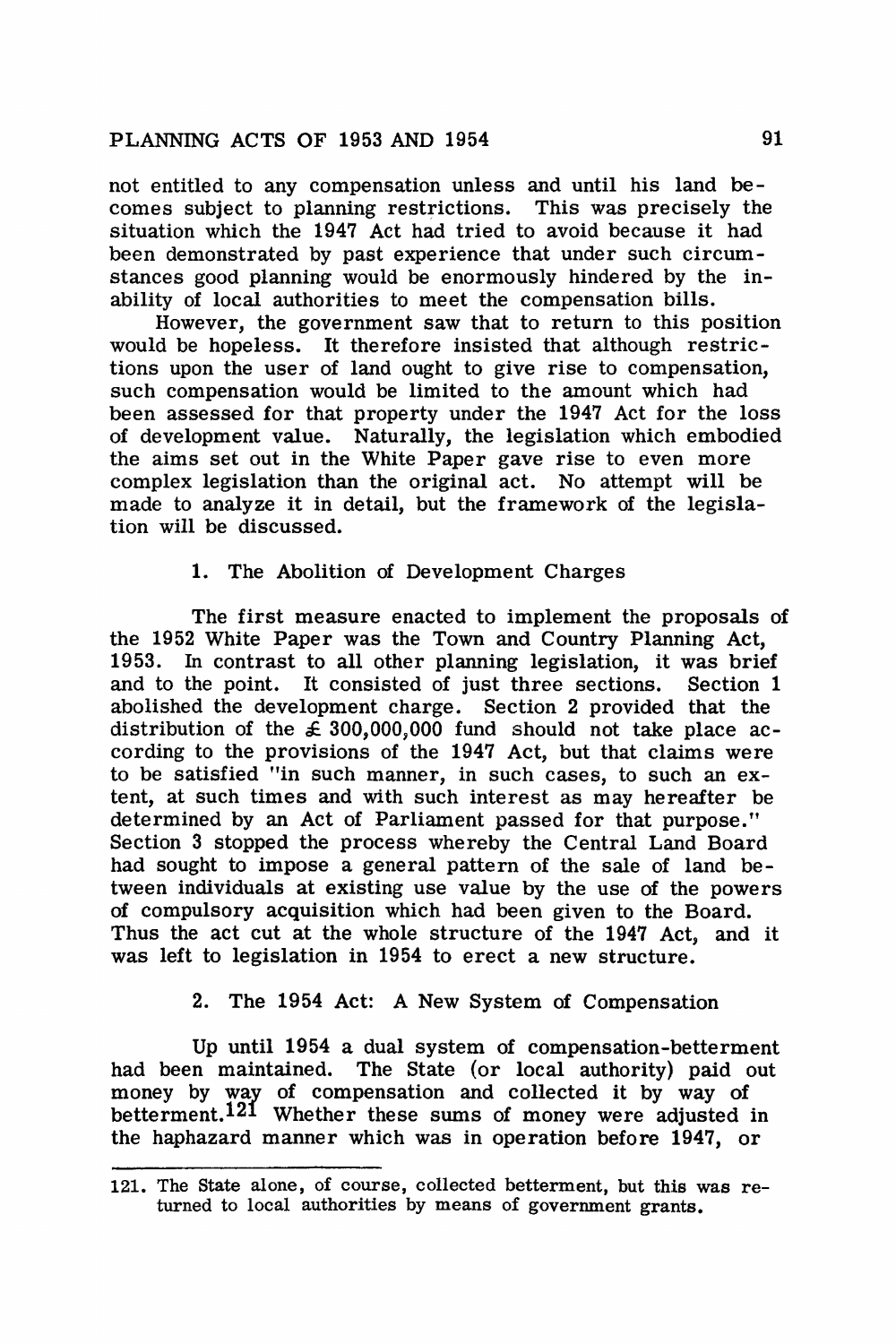whether they were adjusted by the payment of compensation for the loss of development value and the collection of development charges really made only a theoretical difference. In both cases the underlying notion was that the amount collected should be roughly equivalent to what was paid out, on the theory that every planning decision will hurt some and benefit others, directly or indirectly. Compensation and betterment were methods of adjusting these shifts in value.

The Acts of 1953 and 1954 frankly abandon hope of making any balance between the two. The abolition of development charges marks the end of over 100 years of experimentation in collecting betterment; under these Acts, no attempt is made at recouping for the State the amounts it pays out by way of compensation; these are a dead loss to the State, and persons who profit from planning decisions will henceforth receive this benefit free unless the added development value is acquired by the State through restrictive planning decisions or by compulsory purchase. In these circumstances, the State will pay no compensation for development values which have accrued since 1947. To this extent, therefore, the 1954 Act still does collect betterment indirectly. For this reason we do not have to deal with any provisions for the collection of money in the 1954 Act. It is solely concerned with regulating the payment of compensation.

# 3. Compensation Generally

The 1954 Act makes provisions for some sort of compensation for persons who suffer a diminution in the value of their property as a result of planning decisions. Since there is no foreseeable end to the making of such decisions, the idea, implicit in the 1947 Act, of making a once-and-for-all payment out of a specific sum of money has been abandoned. Instead, all compensation will be paid out of general public funds, for there is in theory no ultimate limit as to how much will be paid. This being so, it is not surprising the act displays a particularly niggardly attitude towards the payment of compensation. As a general rule, the establishment of a claim upon the 1947 fund within the time limit imposed by that act, is a condition precedent to the payment of compensation under the later act. This provision has some very far-reaching consequences, for generally a person who was prevented from establishing a claim on the 1947 fund by the de minimis provisions is forever precluded from establishing any kind of claim with respect to his property, however much his use of it may be restricted, and his compensation in cases of compulsory acquisition will be limited to the existing use value of the property.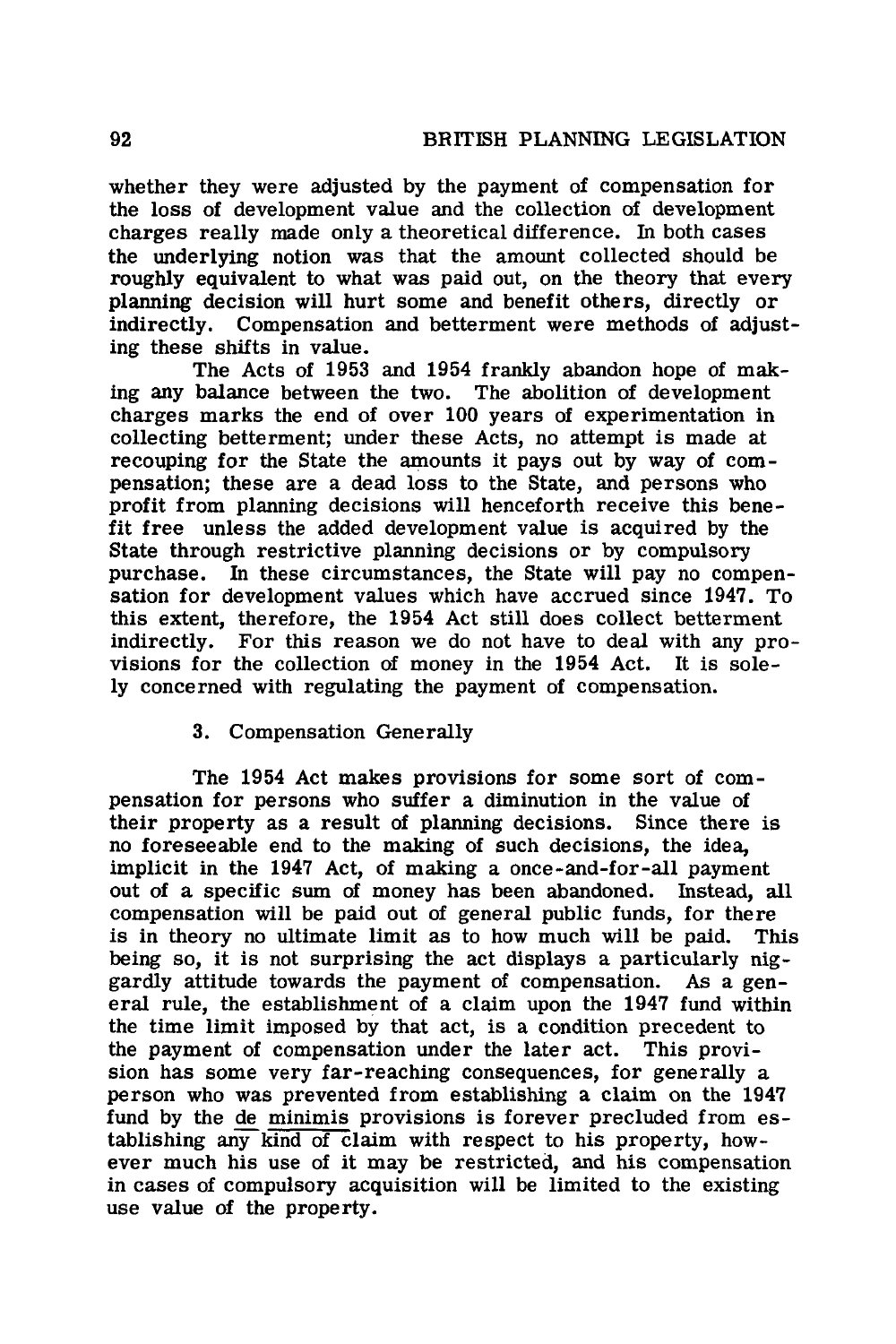Moreover, even if the landowner or his predecessor in title had established a claim on the fund, his compensation in respect to future planning decisions will be limited to the amount of his admitted claim on the fund. Under very few circumstances can he claim more, and he can only obtain the full amount of his claim when, as a result of planning decisions, his land can be said to have been completely stripped of development value. The total of all claims made on the fund did not in the end exceed  $\leq 350,000,000$ , a sum considerably less than was expected. It is therefore unlikely that the total to be paid by the State in respect of compensation for planning decisions will greatly exceed this sum, although in a few circumstances claims for compensation can be entertained even though the applicant or his predecessor had not established a claim on the fund.

One last point which may be noted here is that whereas under the 194'7 Act the entire fund was to be payable on a certain date to all those who had qualified to participate, under the 1954 Act compensation is payable as and when the development value of the applicant's land is diminished by a refusal of planning permission. Thus, each time planning permission is refused, it is necessary to compute the amount by which the applicant's land has diminished in its development value, and this sum or the total amount of his claim on the 1947 fund, whichever is less, will be paid as compensation.

# D. Payments for Past Depreciations of Land Values  $-$  Part I of the 1954 Act

The general principle of the act is laid out in Part I, which provides for "payments" to be made in respect of depreciation in land values caused by the operation of the 1947 Act. The payments are to be made by the Central Land Board by reference to established claims on the 1947 fund-which are, however, liable to be modified under the 1954 Act. These payments are to be made generally with respect to future refusals of planning permission, but the act also defines four cases where payment is to be made with respect to past events (other than past planning decisions). Very briefly, these are: (1) where the holder of the claim has incurred a development charge; (2) where his land has been compulsorily acquired at a price which did not include the development value of the land; (3) where he has disposed of his beneficial interest in the land otherwise than for valuable consideration; and  $(4)$  where he has become entitled to the claim under a disposition for valuable consideration other than a mortgage.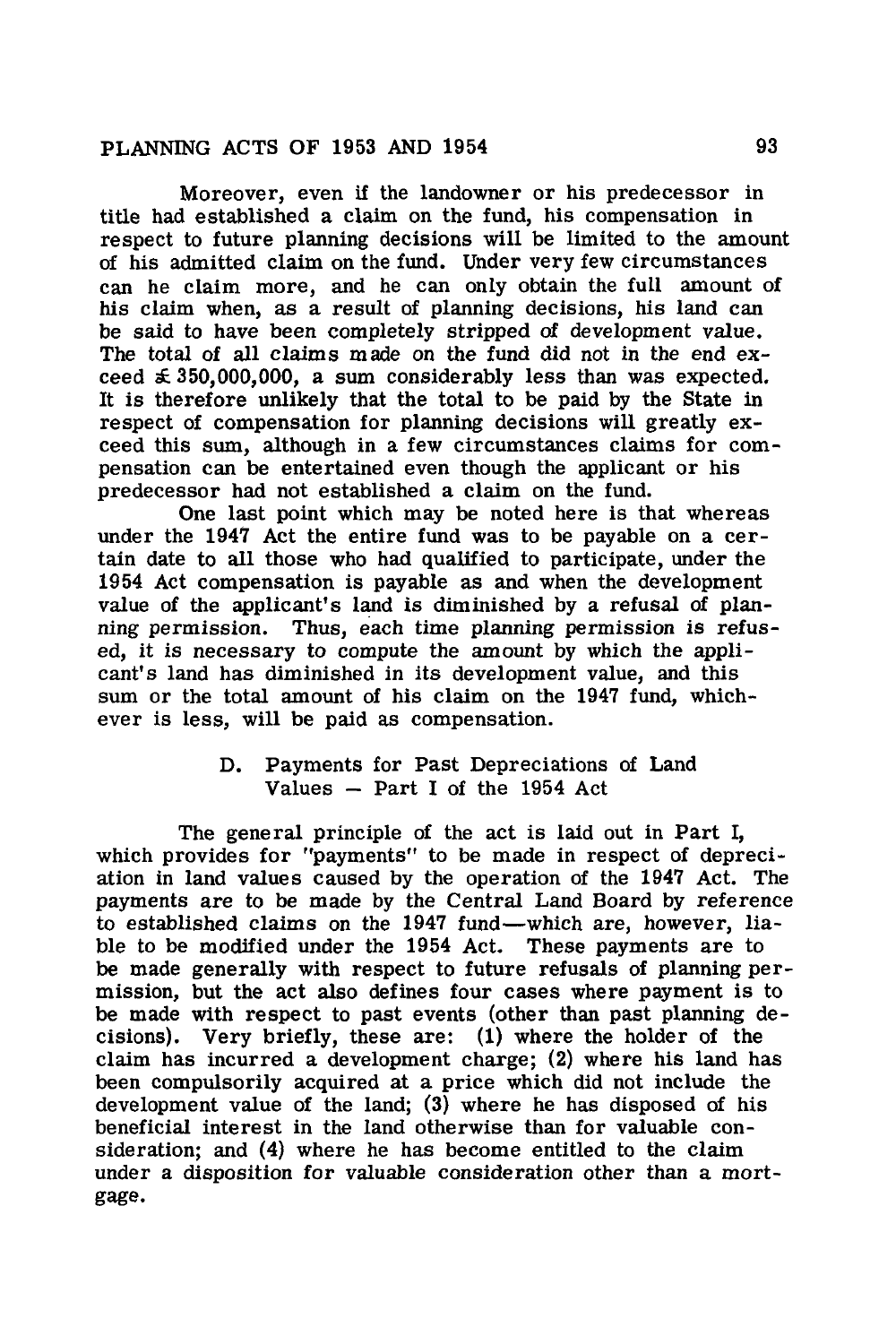### E. Compensation for Future Planning Restrictions-Part II of the 1954 Act

Since the **1947** Act expropriated for the State all development rights in land, it made no provisions for compensation for future planning restrictions, except where the planning decision restricted development falling within the ambit of existing use (Third Schedule development). With the restoration of development values to land, measures had to be introduced for the compensation of landowners whose interest in their land was thus adversely affected.

Since 1955 (the date when some of the act's provisions came into effect) there have been two codes of compensation; one is applied where the development restricted is "existing use development," i.e., development which is defined by Part II of the Third Schedule to the act, previously referred to, 122 the other, where the development restricted goes beyond the ambit of the existing use. In the first case, compensation continues to be payable as it was under the 1947 Act, and the relevant part of that act123 remains in force. In the second case, a new scheme for compensation was set out in the 1954 Act.

Under this scheme, all future refusals of planning permission will be compensated only if the applicant (or his predecessor) had made a claim on the 1947 fund; and the amount payable will be limited to the amount of the claim on that fund. Moreover, the "unexpended balance of established development value" (i.e., the amount of the applicant's claim on the 1947 fund, less any sums which he already has received by way of compensation) will be reduced whenever planning permission for a particular development is granted. For, since the "unexpended balance of established development value" represents the as yet unused development value of the land, any development which is permitted and carried out will naturally lessen this amount, and therefore lessen the amount which the applicant can receive by way of compensation for any future planning restrictions.

In some specific cases, compensation for future refusals of planning permission is excluded by the  $act.124$  The effect of

<sup>122.</sup> See note 98 supra.

<sup>123.</sup> The 1947 Act § 20.

<sup>124.</sup> These are: (1) If the development refused takes the form of a change of use of land or buildings. As this is one of the main heads of development, it follows that many refusals of planning permission will go uncompensated. (2) A refusal or conditional grant of permission for display of advertisements. (3) A refusal of a premature application, i.e., in a situation where the LPA has indicated on the development plan that development of this type will be permitted in,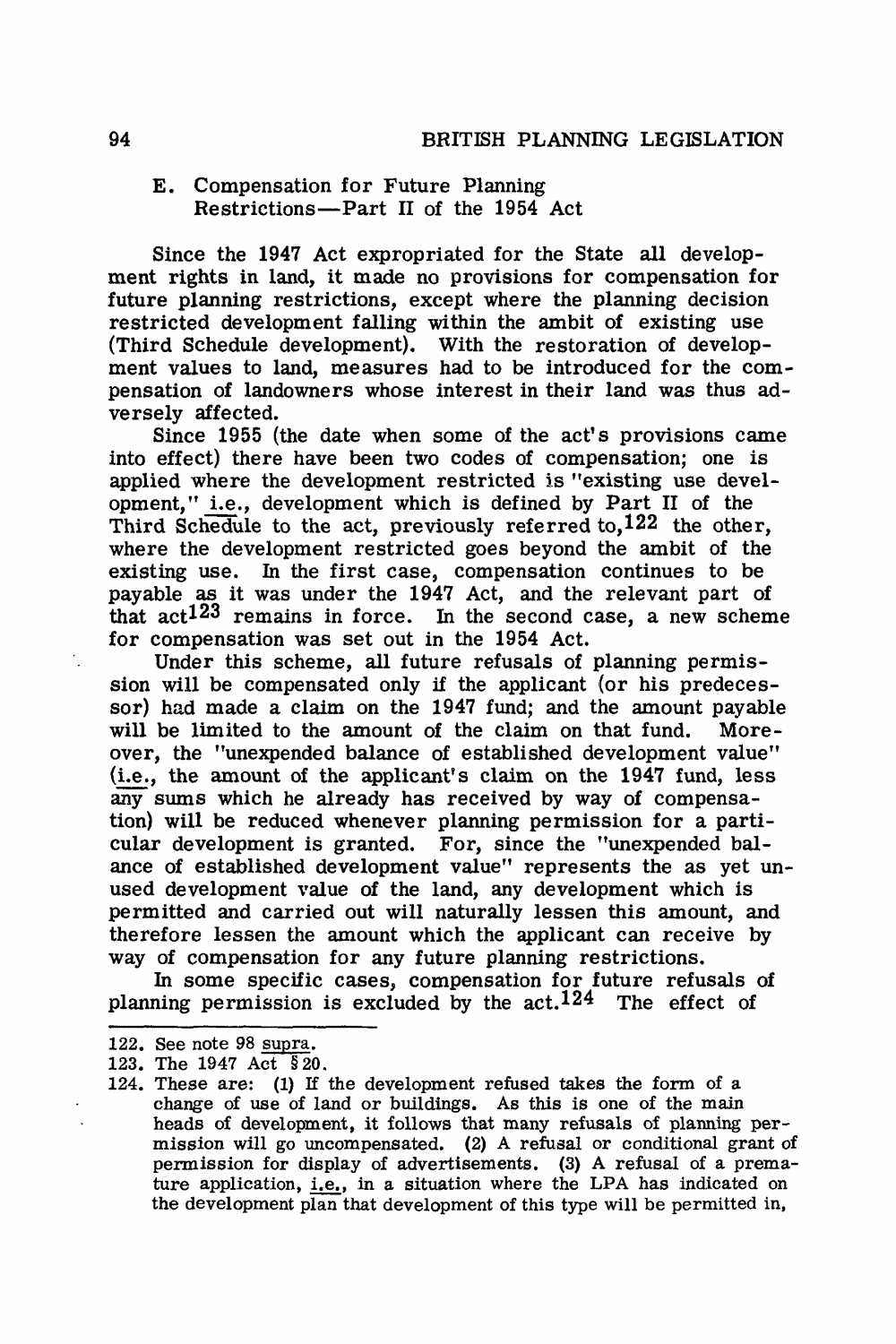these provisions is to exclude most potential developers from compensation altogether. For the first time, for instance, restrictions relating to the use of land or buildings on it (i.e., zoning laws) can be imposed without liability for compensation. Although, therefore, the 1954 Act seems to be a measure in fav**or** of landowners **in that** it abolishes the **development** charge, **it**  does impose severe limitations on the **landowner's** ability to collect compensation **for the** refusal of planning permission.

#### F. Compensation for Future Compulsory Purchase of Land-Part III of the 1954 Act

We have already seen how the 1947 Act introduced a new yardstick by which compensation in cases of compulsory acquisition was to be measured. In most cases under that act, compensation was **payable at** existing use value **without** regard to potential development **value.** Obviously, **this was** no longer a fair system once the loss of development value was no longer **the** subject of **additional** compensation. **After the** 1954 Act, compensation is to **be payable** for the existing **use value** and for the development value up to the unexpended balance of established

<sup>(</sup>Footnote continued)

let us say, 10 years' time. (4) Where planning permission is refused with respect to land which is subject to flooding, subsidence, etc. (5) Where conditions attached to a grant of planning permission relate to the **design,** dimension, size, **external** appearance of a structure, or where **the** conditions relate to **the density of** buildings or the layout of land, **including** the provisions **of parking spaces,** loading and unloading **facilities (even** basement car **parks can be** required without payment **of compensation),** or where **the conditions** relate to the use of buildings, **or land** without buildings. **(6) Where,** despite a refusal of planning permission for one type of development, planning permission is available for "any development of a residential, commercial or industrial character, being development which consists wholly or mainly of the construction of houses, flats, shop or office premises, or industrial buildings ... or any combination thereof." The 1954 Act, supra note 114 at §21(3). The object of this latter exclusion was explained by the Minister introducing it as follows: " [ C] ompensation is not to be payable for refusal to allow one kind of development, let us say industrial, if another kind, let us say commercial or residential, **is** allowed. The principle **is that,** provided some reasonable remunerative development is allowed, the owner is not entitled to compensation because he is prevented from exploiting his land to the **most** remunerative development **position."** This extract from the Parliamentary debates (Hansard Vol. 525, col. 56) is quoted .in Heap, Town and Country Planning Act, 1954, 10 (1955). This fine analysis of the 1954 Act has been the basis of this discussion of the compensation provisions.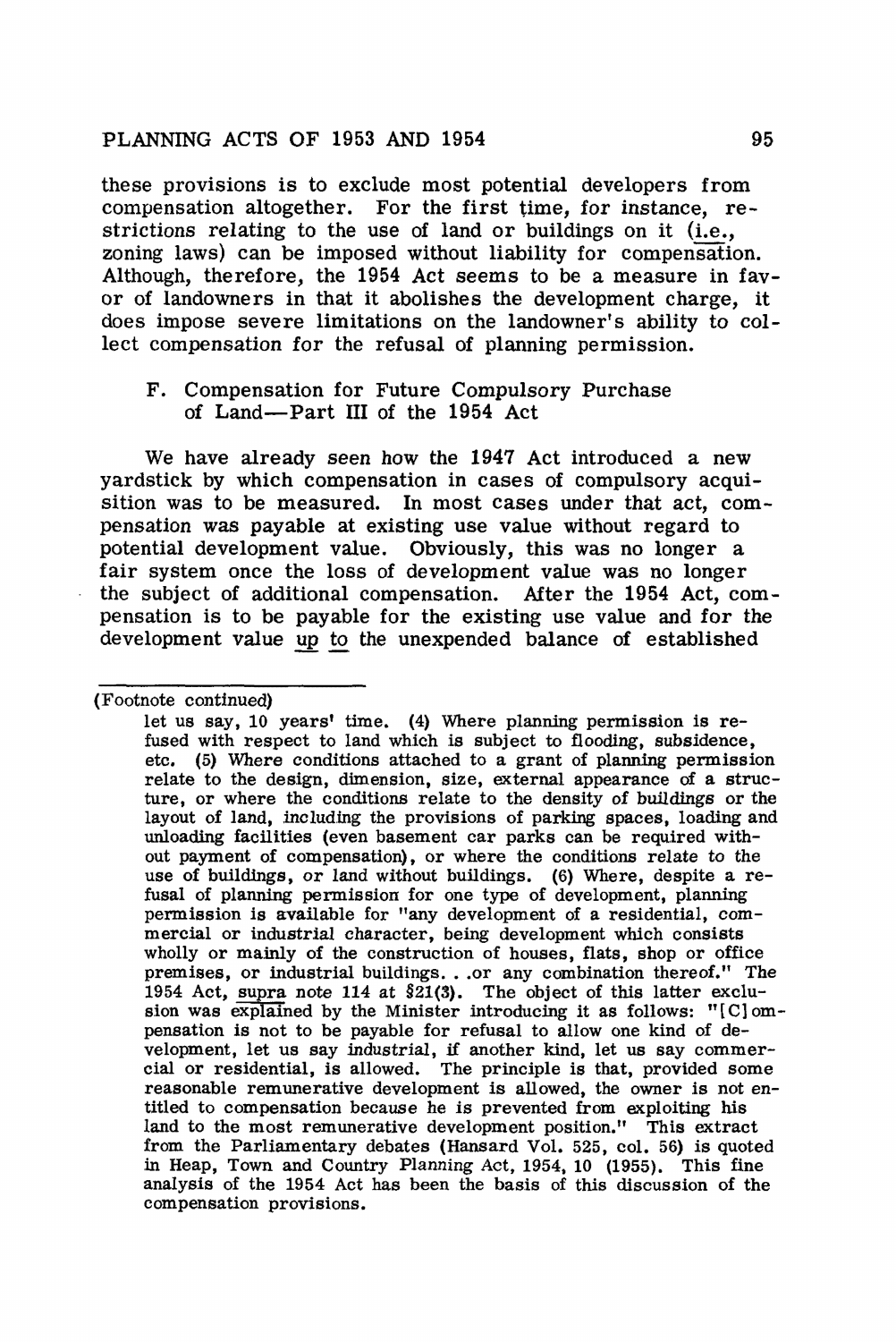development value. There are therefore two values attached to land now. One is the full market value at which sales take place between individuals. The other is the amount which will be paid for the land if it is subject to compulsory acquisition. The act for the land if it is subject to compulsory acquisition. goes some way toward relieving this situation by providing that a purchaser of land can require the local authority and the local planning authority to state whether they are going to acquire the land compulsorily within the next five years. If he receives a negative assurance, then he is protected to the full market value of his land if the land is compulsorily acquired during the fiveyear period. No specific performance of the assurance of the local authorities can be guaranteed because the land may be acquired by a public authority other than the LPA or the local authority.

G. Compensation for Revocation or Modification of Planning Permission-Part IV of the 1954 Act

A grant of planning permission, once made, can be modified or revoked by the LPA. Under the 1947 Act, the only compensation payable under these circumstances was for the abortive expenditure incurred by the developer. The developer can now obtain full compensation regardless of whether he had made a claim on the 1947 fund or of the size of such a claim.

H. Compensation for Past Planning Decisions-Part V of the 1954 Act

Since owners who had suffered loss under past planning decisions would not now receive the compensation which the 1947 Act envisaged (i.e., out of the  $\pm$  300,000,000 fund) the later act provides that the Minister is to pay compensation in all cases where planning permission had been refused prior to 1954, the amount of compensation being equal to the amount by which the value of the land has fallen, but in no case being greater than the value of the claim on the 1947 fund. The existence of such a claim was a necessary condition to the payment of compensation.

I. Exchequer Grants under the 1954 Act

It was not envisaged by the framers of the 1947 Act that local authorities would have to pay anything by way of compensation for planning decisions. They would have to pay, however, when they acquired land compulsorily for comprehensive development, for repair of war damage, or for some similar purpose.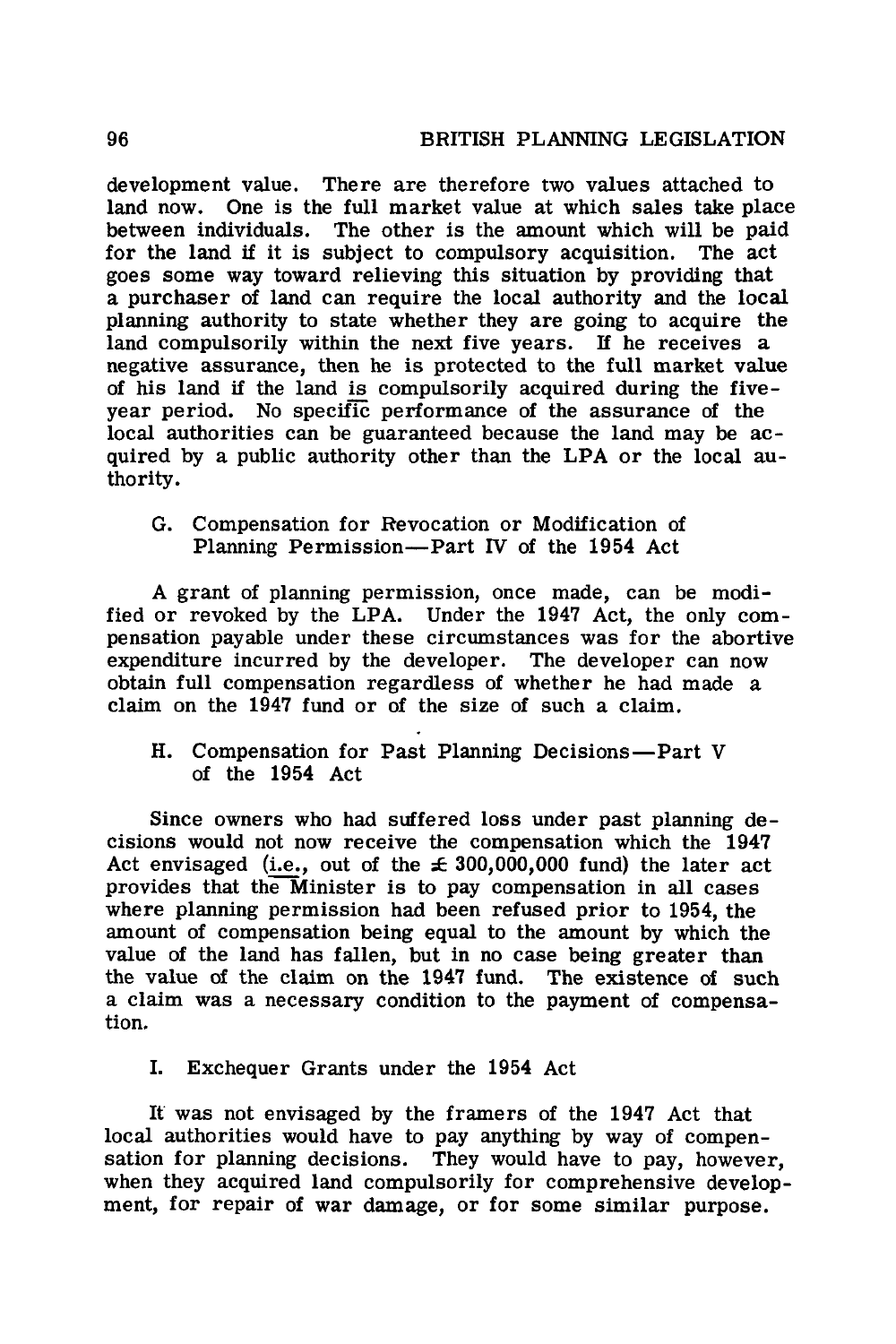The 1947 Act provided for grants to be made to local authorities for these purposes. These grants were continued under the 1954 Act, though the percentage paid by the Minister was decreased.

### J. Summary of the Aims of the **1954** Act

The act is a collection of miscellaneous provisions attempting to patch up earlier legislation, when the theory of the earlier legislation had clearly been abandoned. To this extent, it is profoundly unsatisfactory. The act is unhappily another interim measure insofar as most provisions hinge upon the existence of a claim upon the 1947 fund. As a transitional step, it succeeds in its broad purpose of altering the effects of the 1947 Act, and of substituting a set of provisions which will work without too much injustice until a new scheme of things is introduced. But it has no guiding philosophy behind it, and this defect is bound, as political erosion takes its toll, to make yet another overhaul necessary.125

The Uthwatt Committee pointed out that the compensationbetterment problem was indissolubly connected with the land-use planning and that, although the British planning statutes have worked out a workable system of planning, they have so **far failed**  to solve the compensation problem. Act has brought in some sensible approaches; it is hard to see, for instance, why zoning ordinances (or their British equivalenta series of individual planning restrictions) should automatically attract compensation. But in reverting to the former ideas on the subject of compensation for the compulsory acquisition of land, the 1954 Act is a serious stumbling block to the removal of nonconforming uses because the only effective way of removing a nonconforming use is to purchase the property compulsorily.

The legislation of 1954 was introduced partly because the theoretically perfect and strictly logical Act of 1947 had failed to impress the landowning public with its logic and partly to relieve landowners from the seeming injustice which followed from the imperfect working of the 1947 Act. Certainly the act cannot

<sup>125,</sup> A good example of the political erosion here referred to is a recently introduced bill, the object of which is to secure that compensation in cases of compulsory purchase will be at full market value, plus whatever increase occurs in the market value of the land during its first 5 years of acquisition, As a proposition divorced **frcm the** background of the act, this has meaning; but when one considers the philosophy of the 1947 Act, one sees how far Parliament has moved in 10 years, and how easily grand theories are forgotten.